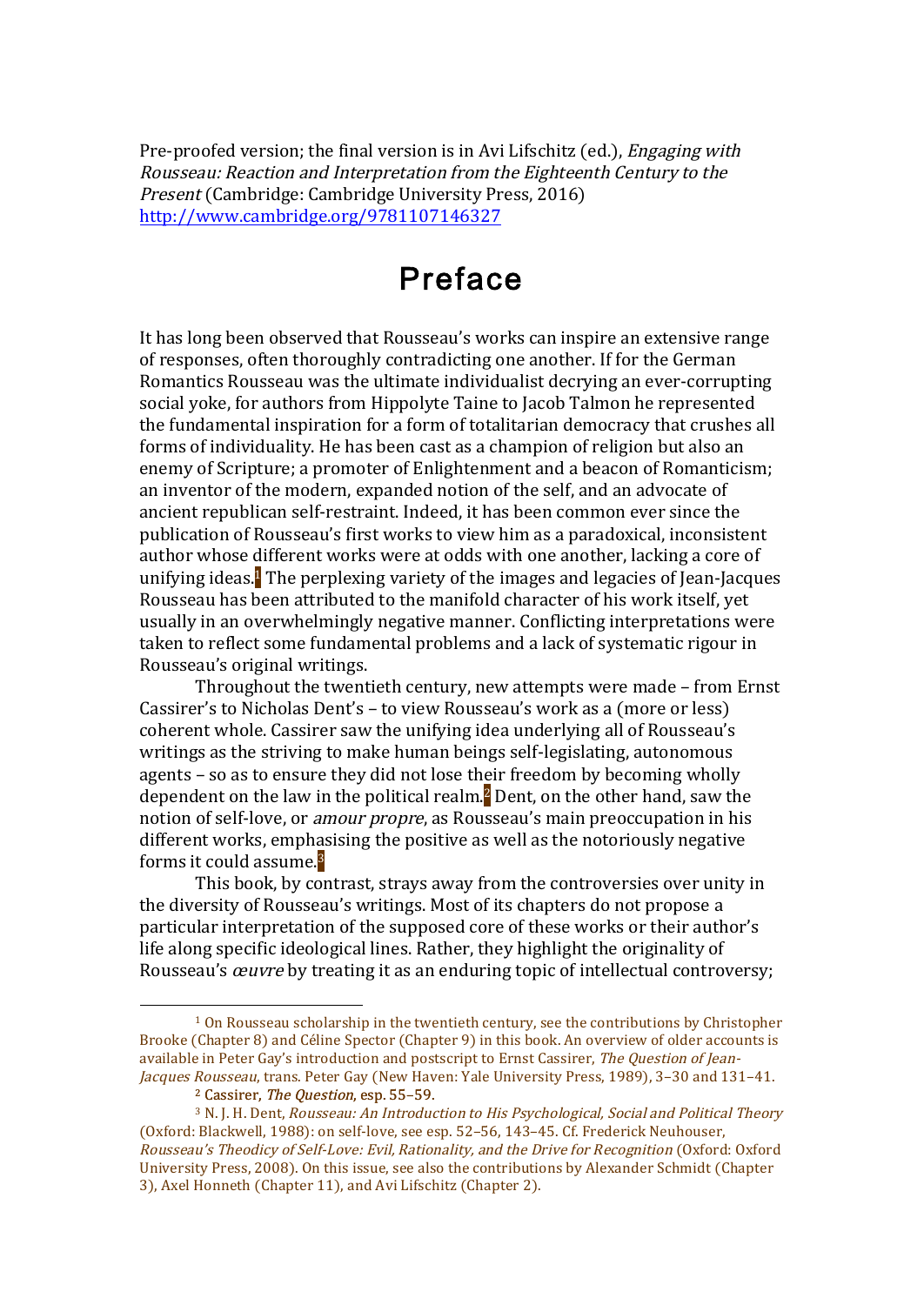the book investigates the resonance of Rousseau's work by examining the responses it has generated from the late eighteenth century to the present. The guiding assumption here is that a firm focus on subsequent engagement with Rousseau's work can highlight more resolutely its inherent tensions and ambiguities. The book therefore suggests that Rousseau's legacy does not constitute a set of immutable principles, arguments, and theories. Instead of asking who read Rousseau correctly or misunderstood the 'core' of his writings, contributors emphasise the variety of ways in which Rousseau could be, and still is, read and interpreted.

Although this book may correctly be regarded as a variation on the theme of German Rezeptionsgeschichte, or reception studies, it does differ substantially from accounts of intellectual influence, which we regard as a highly problematic term. Indeed, the title *Engaging with Rousseau* is deliberately chosen to highlight two main issues. First, in lieu of a study of disembodied influences based merely on textual echoes, this project is an account of reaction and interpretation by particular authors and political actors in well-defined geopolitical contexts and with specific intentions. Second, the term 'engagement' includes two subsets, as implied in the subtitle: 'interpretation' – the close reading of Rousseau's works, their analysis or elucidation, and an informed reply to them – and 'reaction' in the sense of a general response to Rousseau on various possible levels. These include images of his philosophy (what Rousseau's work came to represent) alongside his public persona, politics, and rhetoric.

Our emphasis on reception and subsequent engagement stems from the observation that the much-needed focus in recent decades on contextualised intellectual history has generated excellent work, yet mostly on the circumstances and background of the production of renowned texts. Indeed, the focus on the intended uptake of particular texts has mostly led to the investigation of how authors secured such an uptake (what they were performing by writing specific works) rather than how readers in subsequent generations and centuries engaged with their work. <sup>4</sup> By way of emphasising our focus on the afterlife of texts and their authors' personae, we use the notion of 'engagement' with Rousseau by building on recent theories of cultural transfer through translation. In a series of works from the 1990s onwards, Michael Werner and Michel Espagne have pleaded for the substitution of 'transfer' for 'influence' or 'reception', since the latter terms implied a somewhat passive absorption of a static set of ideas.<sup>5</sup> Their emphasis on the permeability of cultural borders, historical continuities, and the active appropriation involved in cultural

<sup>4</sup> Quentin Skinner, 'Meaning and understanding in the history of ideas', History and Theory 8 (1969), 3-53; revised and reprinted in Skinner's Visions of Politics, I: Regarding Method (Cambridge: Cambridge University Press, 2002), 57–89, as well as the other methodological essays in Skinner's volume. An excellent recent example is J. G. A. Pocock's serial exploration of the contemporary intellectual contexts of Gibbon's Decline and Fall in his Barbarism and Religion, 6 vols. (Cambridge: Cambridge University Press, 1999–2015).

<sup>5</sup> See, for example, Michel Espagne and Michael Werner, 'Deutsch-französischer Kuturtransfer im 18. und 19. Jahrhundert', Francia 13 (1985), 502–10; Michel Espagne, Les transferts culturels franco-allemands (Paris: PUF, 1999); idem, 'La notion de transfert culturel', Revue Sciences/Lettres (online) 1 (2013), accessed on 12 March 2015. (URL: http://rsl.revues.org/219; DOI: 10.4000/rsl.219) See also Stefanie Stockhorst (ed.), Cultural Transfer through Translation: The Circulation of Enlightened Thought in Europe by Means of Translation (Amsterdam: Rodopi, 2010).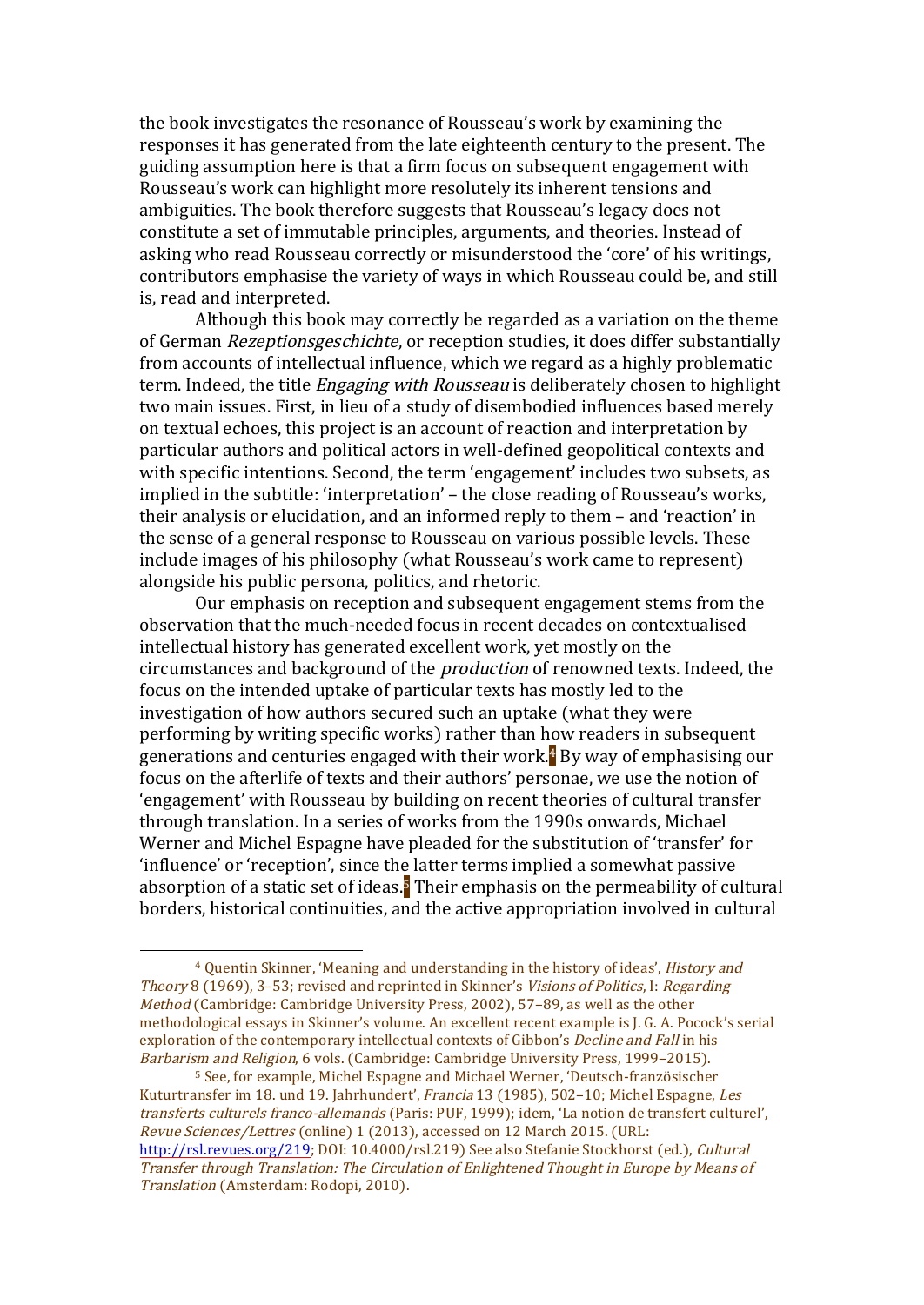transfer is embedded in our notion of engagement. This term signifies active agency on the part of authors and readers who responded to Rousseau by either reinterpreting his works or reacting to them publicly in other ways.

Our concentration on engagement with Rousseau's work emphasises yet another assumption: that the intellectual potential of an author's writings is not necessarily exhausted by reading them on their own or by situating them within the immediate context of their production. Subsequent engagement may reveal much about the original work, no less than about the authors and movements interacting with it. As recently suggested by László Kontler in relation to translations of eighteenth-century texts, 'the difference of meaning emerging through translation in the recipient environment can be turned to contributing to significant discussions and to sorting out disagreements about the character and status of authors, their texts, and their concepts as they exist in their "home" culture'.<sup>6</sup> The chapters of this book, all dealing with different engagements with Rousseau's works from the eighteenth century to the present and from Russia to Latin America, may serve as a demonstration of this claim.

In order to make these points, the present project necessarily had to be selective. It is extensive yet not fully comprehensive; the thematic choices were made with an eye to the overall methodological issues above, especially concerning engagement as the active agency of interpreters and respondents rather than passive reception on their part. In this respect, two particular notions guided the selection of essays published here: interdisciplinarity and an extended spatio-temporal range. Since readers may approach this book from very different disciplinary backgrounds, it includes contributions by specialists in political and cultural history, intellectual history, political theory, philosophy, and the history of political thought. Moreover, studies of Rousseau's legacy have so far mostly centred on France and Britain. The inclusion of various German themes, as well as essays on Eastern Europe and Latin America, is meant to extend this traditional focus geographically.<sup>7</sup> While still largely focussed on European intellectual spheres and legacies, this project is meant to raise an initial contribution to a more transnational overview of the engagement with Rousseau's work. At the same time, our points concerning engagement, reaction, and interpretation are refracted though a large temporal canvas extending from Rousseau's lifetime to the present day. Beyond their historical observations, the contributions by Axel Honneth (Chapter 11) and Philip Pettit (Chapter 10) are examples of current engagement with Rousseau by contemporary political theorists.

The malleability of Rousseau's *œuvre* and its multi-faceted nature are revealed here in a number of test cases, which will now be briefly outlined (not necessarily in the order of their appearance in the book). One of the most striking contrasts in past engagement with Rousseau may be perceived in the

<sup>6</sup> László Kontler, Translations, Histories, Enlightenments: William Robertson in Germany, 1760–1795 (Basingstoke: Palgrave Macmillan, 2014), 14. A recent study that corroborates this point by re-reading Rousseau through Adam Smith's intensive engagement with his works is István Hont, Politics in Commercial Society: Jean-Jacques Rousseau and Adam Smith, ed. Béla Kapossy and Michael Sonenscher (Cambridge, MA: Harvard University Press, 2015).

<sup>7</sup> On Germany see also Jacques Mounier, La Fortune des écrits de J.-J. Rousseau dans les pays de langue allemande de 1782 à 1813 (Paris: PUF, 1980); Herbert Jaumann (ed.), Rousseau in Deutschland. Neue Beiträge zur Erforschung seiner Rezeption (Berlin: de Gruyter, 1994).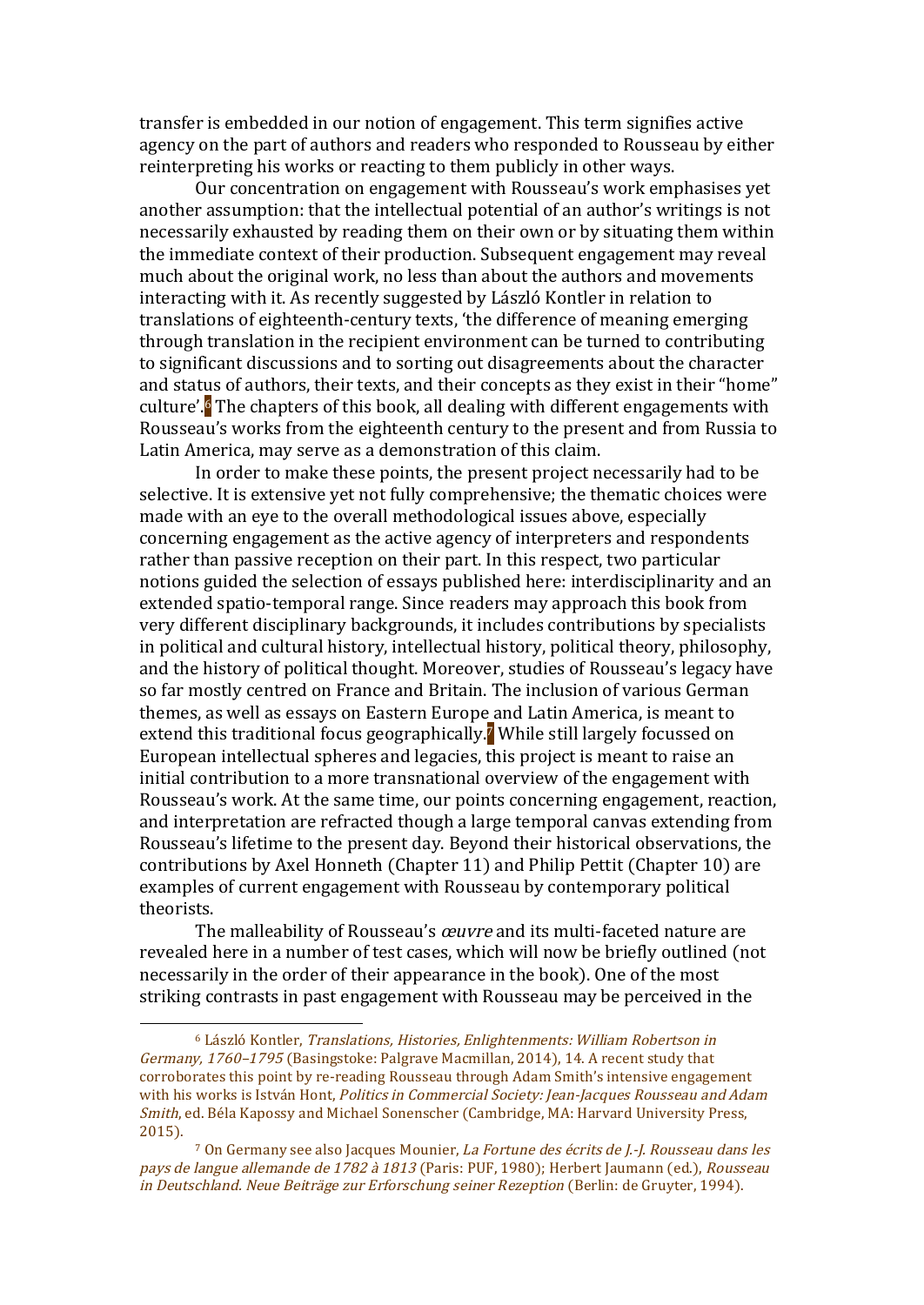different manners in which such notions as the general will could be interpreted during the struggle for independence in Latin America and in social conflicts taking place at the same time in Central and Eastern Europe. Monika Baár (Chapter 6) argues that in the extensive territories of the Habsburg and Russian empires, the Social Contract was appropriated to defend the status quo just as eagerly as to advocate reform or even revolution: the sovereign nation was often identified with largely aristocratic diets instead of the entire people. However, Baár shows that the Social Contract did not only provide inspiration for numerous (unrealised) constitutional projects; it also became common practice to examine national history in the light of Rousseau's work, for example by using it as a standard for the reassessment of various medieval and early modern pacts. The myriad ways in which the Social Contract penetrated local discourses ranged from translations to cursory references and from political appeals to fiction and poetry.

Nicola Miller's contribution (Chapter 7) concerns a more politically assertive appropriation of Rousseau's work. Intellectual historians have long debated the role of Rousseau in the French Revolution, but have paid far less attention to the ways in which he was read in the area where republicanism next took root. The Social Contract was the most important political tract of the struggle for independence in the River Plate (and also in other parts of Latin America), yet it was not necessarily Rousseau's actual arguments that played the most significant role there. What mattered above all was his vision of social transformation, as interpreted locally and distinctively by Spanish American thinkers. This radical vision mobilised both supporters and opponents of independence and made Rousseau's name emblematic of social equality, whether desired or feared. It had consequences both at the time, particularly during the early stages of the struggles for independence, and subsequently in a Spanish American legacy of egalitarian political projects.

Nowhere was Rousseau's legacy more contested and polarised than in his hometown, Geneva, as argued in Richard Whatmore's account of changing local attitudes to Rousseau's political theory (Chapter 1). Local reformers considered the renowned Citoyen de Genève as insufficiently democratic and too obsessed with peace to serve as an inspiration for regeneration before and during the French Revolution. At the same time, Rousseau's writings could not be ignored by critics or reformers of any stamp. His cynical perspective on contemporary Europe ensured that those dissatisfied with the present would turn to Rousseau for support. Whatmore focusses on a point Rousseau repeatedly made concerning practical reform: modern states could usually not avoid a turbulent destiny because of the forces unleashed by commerce and egoism, yet this did not mean that revolutionary doctrines would solve their problems. Rousseau believed that radical politics in Geneva would only make things worse, partly because the politics of small states were altogether different to those of their larger neighbours. This stance rendered him a complicated figure for Genevan reformers, especially those who called themselves democrats.

Such tensions were also evident in the contrasting engagements of French liberals and socialists with Rousseau in the nineteenth century. Jeremy Jennings explores the complex readings of Rousseau's writings by liberals in France from the Revolution of 1789 until the creation of the Third Republic. In the decades immediately following 1789, the focus of liberal readings of Rousseau fell upon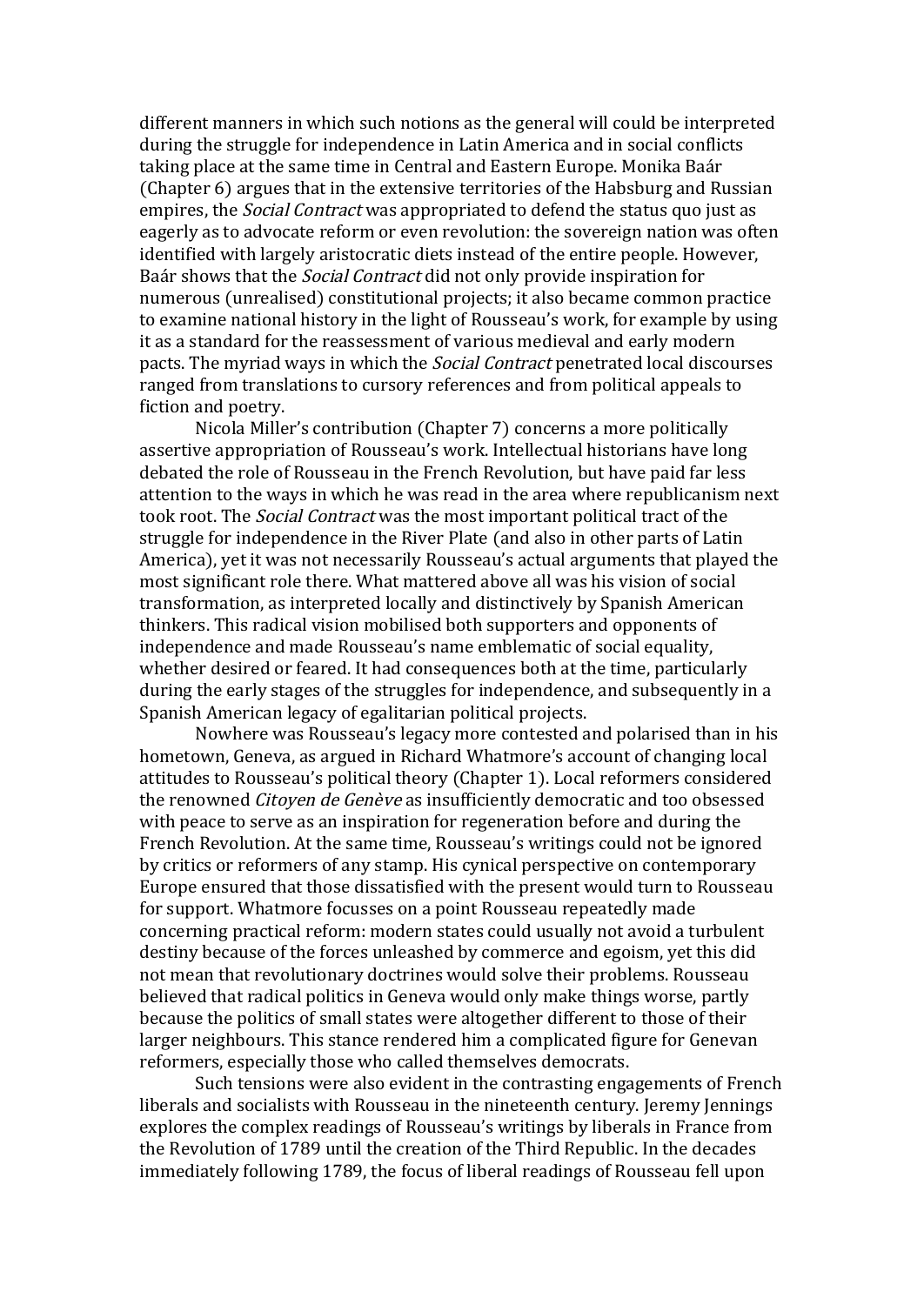an alleged connection between his ideas and the turning away from liberty that was associated above all with the rise of the Jacobins and the Terror. This theme is examined primarily through a discussion of the views of Jean-Joseph Mounier and Benjamin Constant. The chapter also looks at François Guizot's criticisms of Rousseau's notions of representation, and concludes by suggesting that the preoccupation with the damaging consequences of Rousseau's ideas declined after 1848. In fact, between 1848 and 1870 Rousseau re-emerged among liberal readers as a theorist of modern democracy.

Jean-Fabien Spitz (Chapter 5) examines the changing fortunes of Rousseau's work among nineteenth-century French authors who were particularly interested in his views on redistributive justice. Rousseau was convinced that it was impossible to restore the conditions of primordial freedom once inequality has gone beyond a critical point – mainly because such inequality could only be rectified by breaching the impartiality of the law and depriving some citizens of their legally sanctioned property. Hence, the tensions in his political thought enabled it to be used to legitimise both individual freedom under a general law and the redistribution of excessive wealth. Louis Blanc, who stands at the centre of Spitz's contribution, was inspired by Rousseau in his promotion of free credit for those who had no access to the means of production. Rousseau and Blanc shared the same notion of freedom but differed in their conceptualisation of the means to realise it (a general law for all or a special legislation aimed at the wealthy). Spitz seeks to explain this difference, exploring the peculiar ways in which Blanc and fellow socialists engaged with Rousseau's writings.

Beyond such accounts of engagement with Rousseau in particular geographical and political contexts, conflicting and changing attitudes to his thought could also be found in the work of a single author or political agent. Avi Lifschitz (Chapter 2) examines the intellectual relationship between Rousseau and Frederick II ('the Great') of Prussia, which has been overshadowed by the much-advertised collaboration between the self-styled 'philosopher-king' and Voltaire. Though in this case one cannot find a close alliance, Frederick's works and his correspondence betray a long-lasting preoccupation with the themes raised by Rousseau in his Discourses of the 1750s. Their mutual fascination reached its peak in 1762 when Rousseau sought refuge in the Prussian territory of Neuchâtel following the outcry prompted by Emile and the Social Contract. The chapter investigates the notion of self-love, or amour propre, in letters exchanged between Frederick and Rousseau through George Keith, the governor of Neuchâtel, as well as in Frederick's poems and treatises. Both Rousseau and Frederick used amalgams of Stoic and Epicurean elements in their discussions of self-love, but the king identified Rousseau as a modern champion of virtue as self-denial. It is argued that despite their disagreements, there was much common ground between Frederick's notion of self-love and Rousseau's modified views, especially as elaborated in Emile.

Another case of uneasy personal wrestling with Rousseau's thought is described in Alexander Schmidt's account of how Immanuel Kant dealt with Rousseau's sharp distinction between nature and civilisation (Chapter 3). This distinction was expressed in Rousseau's differentiation between natural (mainly physical) needs and 'artificial' ones originating in human imagination through social interaction. Such artificial needs were repeatedly viewed in the eighteenth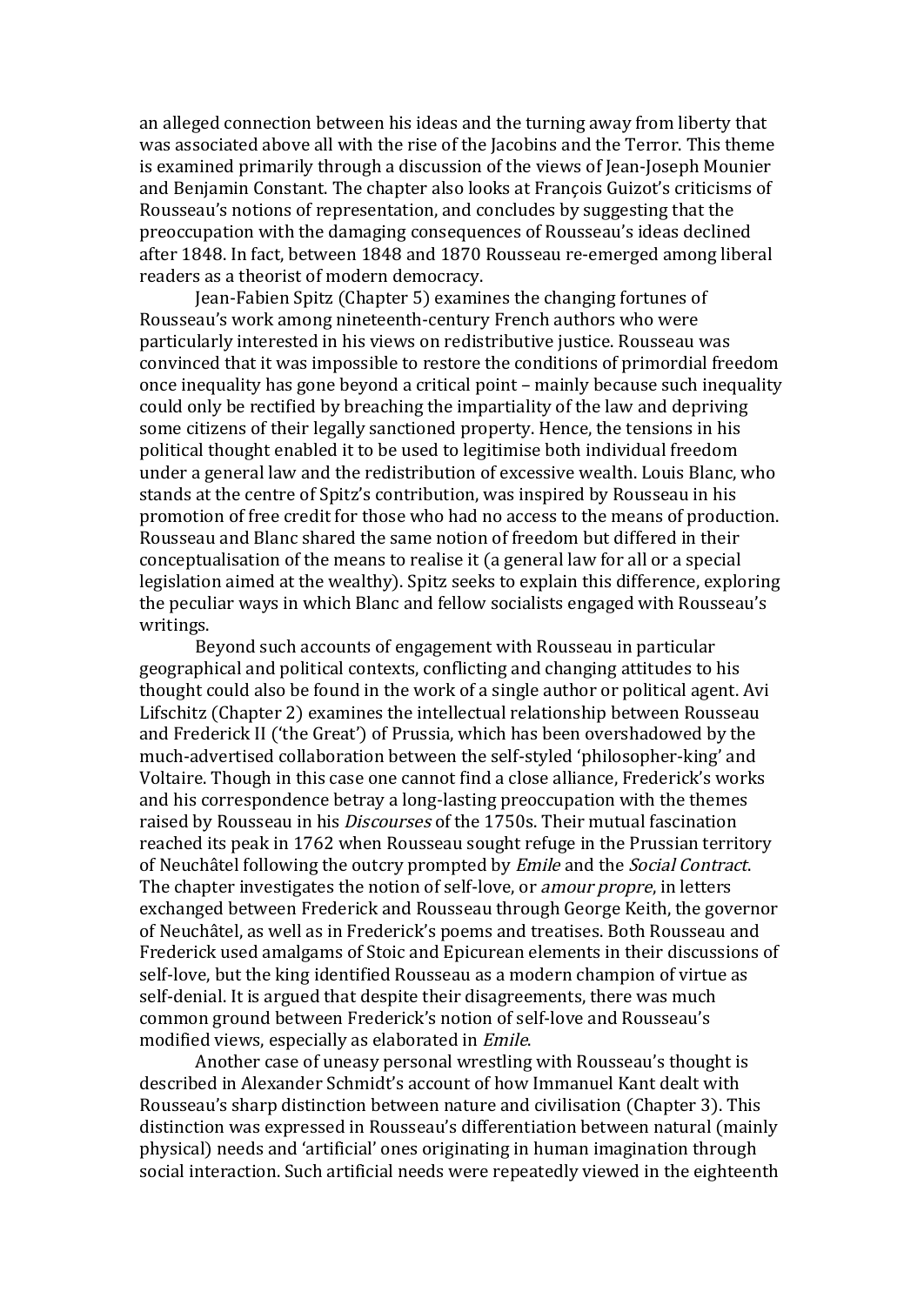century as the driving engine of civilisation, yet Rousseau feared they could also spell political and moral disaster by increasing human interdependence and inequality. Rousseau's analysis of artificial needs, especially as manifested by the arts and the sciences, became a building block in Kant's rejection of eudaemonist moral philosophy and his call for moral action based on reason only. For Kant, in order to overcome the ills of unsociability in economic and political relations, the arts and the sciences had to be transformed into instruments of moral education and means of regulating human needs.

Two twentieth-century test cases reflect the growth of academic scholarship on Rousseau. Yet as demonstrated by Christopher Brooke (Chapter 8) and Céline Spector (Chapter 9), this mode of engagement was not too different from earlier, more political ways of reading and using Rousseau. The circumstances of two World Wars, followed by the Cold War, moulded academic engagement with Rousseau to a considerable extent. Brooke outlines the changing contours of mainstream interpretations of Rousseau in Britain from the First World War to the Cold War. This period was sometimes marked by overt hostility to Rousseau, as apparent in Isaiah Berlin's identification of the Genevan as one of the 'enemies of human liberty' and in Bertrand Russell's view of Hitler as 'an outcome of Rousseau'. Notwithstanding these hyperbolic judgments, significant contributions to Rousseau scholarship were made by their nearcontemporaries working in British universities. The chapter surveys the arc of Rousseau scholarship in Britain from the appearance of C. E. Vaughan's edition of the Political Writings in 1915 until John Plamenatz's death in 1975. Brooke considers the fortunes of idealism in the interwar period, the emergence of historical scholarship on Rousseau in the 1930s, the contribution of postwar experts on French literature, and the arguments of political theorists – especially Berlin, Oakeshott, and Plamenatz – in order to provide the intellectual background to the more recent renaissance in Anglophone Rousseau studies.

Céline Spector centres on a distinct and highly influential interpretation of Rousseau emerging in another academic context, that of Harvard University after the Second World War. John Rawls regarded Rousseau as a precursor of the Kantian concept of autonomy; as such, Rousseau provided major inspiration for Rawls's own books, A Theory of Justice and Political Liberalism. Explicitly wishing to round off the tradition of Locke, Rousseau, and Kant, Rawls cited the Social Contract as one of the sources for his theory of the 'well-ordered society'. Spector focusses on Rawls's Lectures on the History of Political Philosophy given to Harvard students between the second half of the 1960s and the second half of the 1990s. In these synoptic courses, influenced to a large extent by Judith Shklar, Rawls ventures a bold interpretation of Rousseau in terms of 'realistic utopianism'. The result is a Kantian reading of the Discourse on Inequality combined with an ultra-rationalist exegesis of the Social Contract, which eventually laid the conceptual foundations for Rawls's A Theory of Justice.

Concluding the book are two essays by contemporary political thinkers who spell out the continuing relevance of Rousseau's ideas. Axel Honneth, a theorist of inter-subjective recognition in ethics and politics, traces in depth the roots of this discussion back to Rousseau's work (Chapter 11). Honneth zooms in on Rousseau's original insight that human beings are characterised not only by a drive for self-preservation, but also by a need for social esteem and recognition (amour propre). The chapter subsequently surveys the enormous impact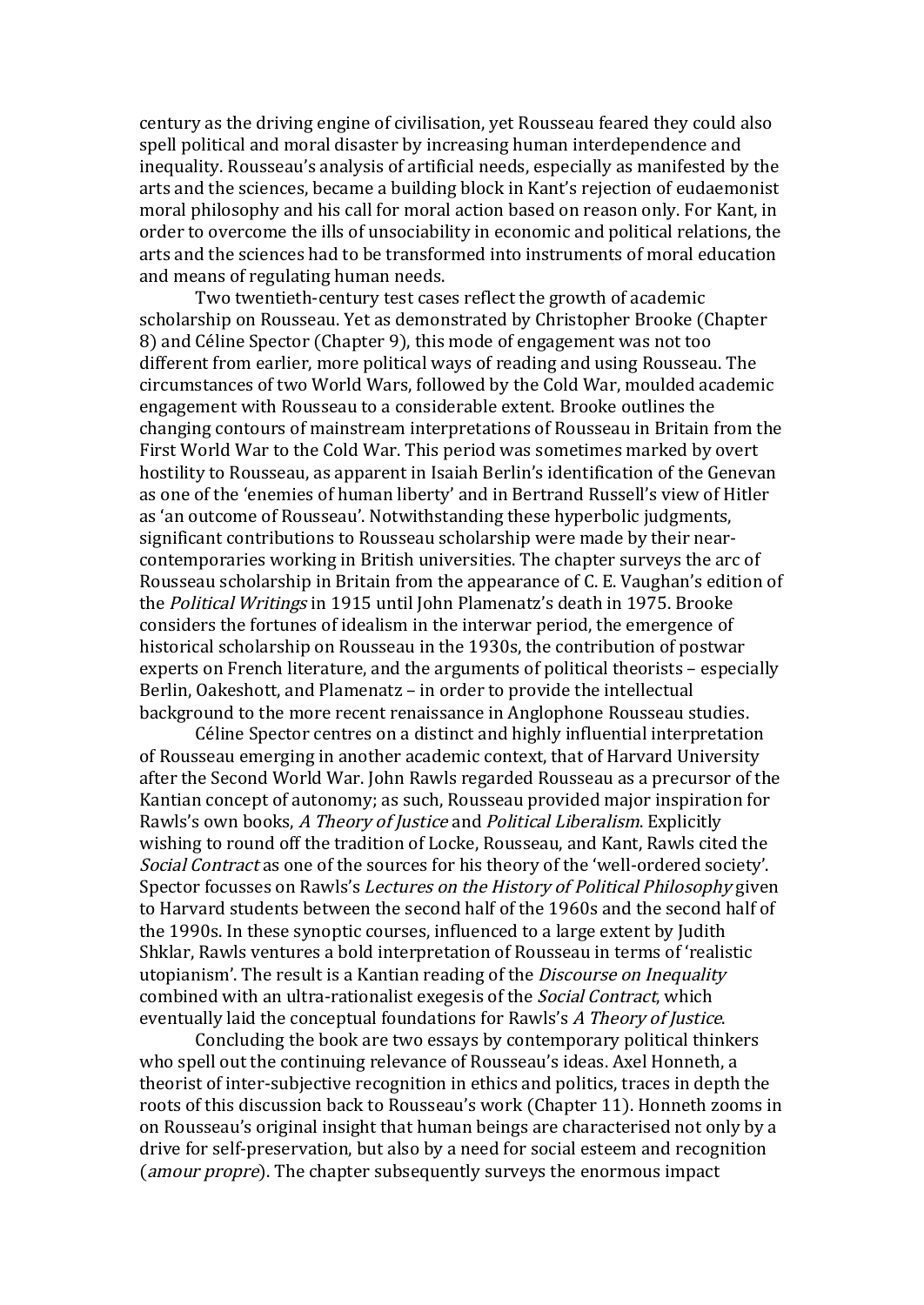Rousseau's bipolar conception of social recognition had on modern philosophical discourse – especially in Kant's philosophy of history and in Fichte's and Hegel's discussions of mutual respect among equals. However, Honneth does not neglect the scepticism that Rousseau always exhibited towards the dependence on others that is inherent in amour propre. According to Honneth, Rousseau's works exhibit two fundamental motifs that stand in constant conflict with each other and also feature in modern recognition theory: the Stoic idea of personal independence from all external attachments and the inter-subjective idea of a deep-seated dependence on others. Therefore, Honneth suggests that Rousseau's insights function as a Trojan horse in any modern account of the necessity of external recognition of our dignity.

Philip Pettit (Chapter 10), one of the foremost contributors to contemporary debates on republicanism, emphasises another 'unwelcome dilemma', which he regards as an inescapable legacy of Rousseau's political thought. Rousseau defends the traditional republican idea that freedom requires not being subject to the will of another, yet argues in an innovative way that being subject to the will of the community – the public person – is no problem: 'each by giving himself to all, gives himself to no one'. He thinks it is no problem under two conditions: first, that each member consents to being subject to the majority rule of the community; and second, that the majority rule expresses the general will of members rather than a mere majoritarian will. But what if the second condition fails, as Rousseau clearly thinks possible, even likely? Either he must declare that society is dissolved and majority rule illegitimate, or he must hold that it is still legitimate and that freedom is no longer guaranteed for all. Responding to Rousseau's work in this mode, Pettit argues that his philosophy makes the dilemma virtually inescapable.

Taken together, all of the chapters in this collection make the case that engagement with Rousseau has never been straightforward, unproblematic, or consensual – even when this engagement was limited to the mind of a single thinker or political agent. As noted above, it is precisely these challenging and often conflicting aspects of engagement with Rousseau through the ages that the present book aims to highlight. Due to their interdisciplinary character, the chapters themselves reflect the manners in which engagement with Rousseau (as reaction and interpretation) might take shape. Concern with the logic of some of Rousseau's arguments and its role in current political theory is obviously different from a historical account of its echoes in nineteenth-century France, Latin America, or Eastern Europe. And this inevitable formal diversity of our own engagement with Rousseau points to another facet of his *œuvre*, perhaps its only aspect on which there has usually been widespread agreement: its rhetorical force and stylistic uniqueness. As argued by Jeremy Jennings and Nicola Miller in particular, it was not only Rousseau's ideas that travelled from context to context; so did his persona as one of the first celebrity writers. Indeed, Madame de Staël famously depicted Rousseau in her De la littérature (1800) as an author of a new style rather than of brand new ideas: in her words, 'he discovered nothing but he inflamed everything'.<sup>8</sup> As argued below, the significant role of Rousseau's public image had already been perceived early on by

<sup>8</sup> 'Il n'a rien découvert, mais il a tout enflammé', in Germaine de Staël, 'De la littérature considérée dans ses rapports avec les institutions sociales', in Œuvres complètes de la Baronne de Staël, publiées par son fils (Paris: Treuttel and Würtz, 1820), IV, 373–74.